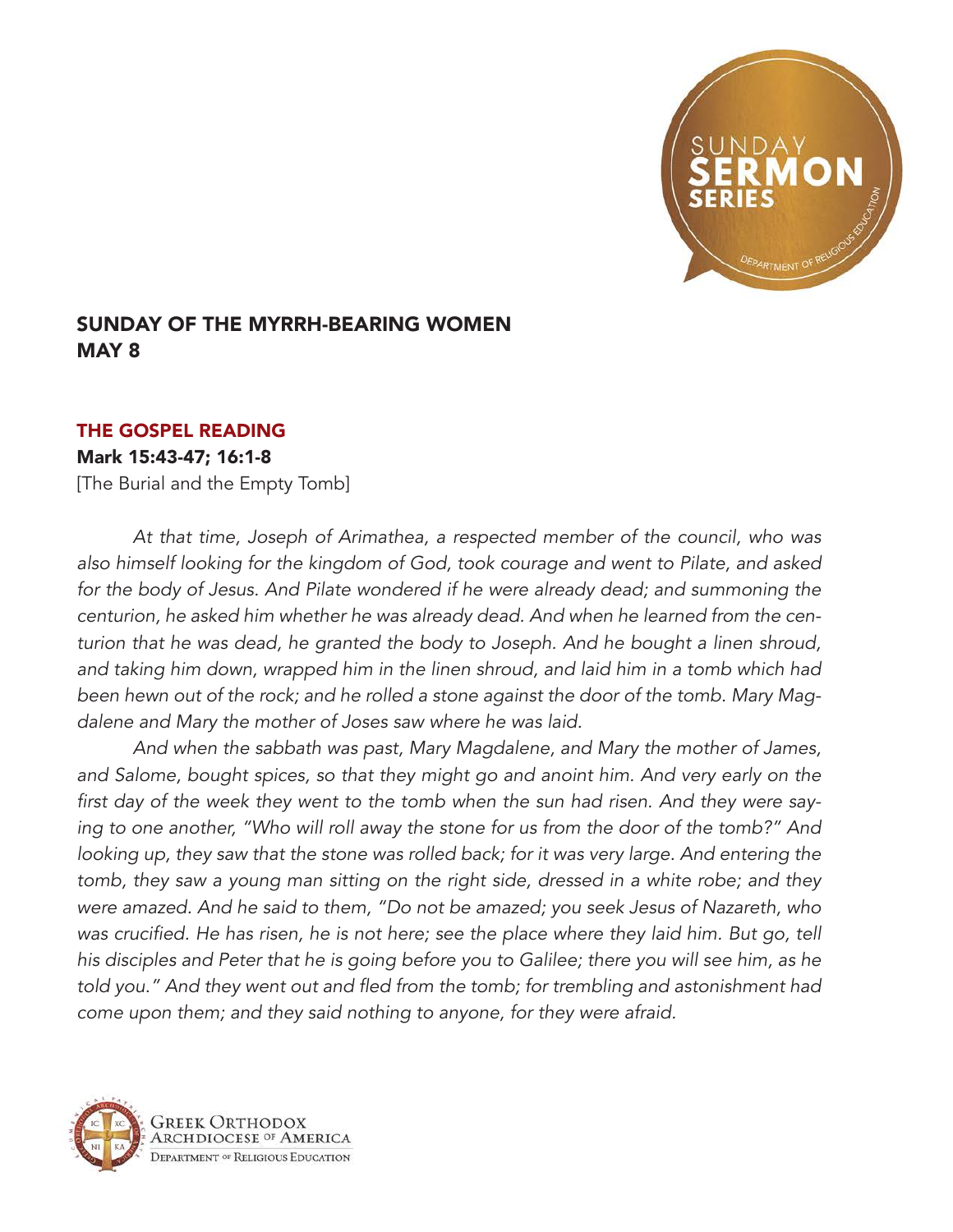## THE SERMON

Joseph of Arimathea and Nicodemus are secret disciples of Jesus. They are also members of the powerful assembly of Jerusalem, known as the Sanhedrin. The Sanhedrin was the supreme judicial, ecclesiastical, and administrative council of the Jewish religious leaders, composed of 71 members. For any member of the Sanhedrin to openly display a connection with Jesus Christ would place them in grave danger.

Yet, Joseph had opened his heart to God's will and was eagerly seeking the Kingdom of God. With courage, he goes to the governor, Pilate, and asks for the Body of the Lord for the purpose of giving Him a proper burial. Pilate marvels that Jesus was already dead. Crucifixion was a method of punishment reserved for the vilest criminals. The purpose of crucifixion as a method of execution was to inflict long-lasting pain and torture. A crucified person would die slowly and publicly, in order to deter others from engaging in criminal behavior.

On that particular Friday, when the Lord was crucified, the Jewish people did not want to profane the holy Sabbath, which was to begin at sunset. They, therefore, ask the Romans to break the legs of Jesus and the thieves to accelerate their death and remove them from the cross. As we read in the Gospel of John, "the soldiers came and broke the legs of the first and of the other who was crucified with Him. But when they came to Jesus and saw that He was already dead, they did not break His legs. But one of the soldiers pierced His side with a spear, and immediately blood and water came out" (John 19:32- 34).

This was to fulfill the Old Testament prefiguring of Christ as the Paschal lamb (the lamb to be sacrificed at Pascha), about which Moses instructed the people: "nor shall you break one of its bones" (Exodus 12:46). As the centurion pierces the side of Jesus to make sure He was dead, water and blood come out. This points to the Eucharist that Jesus instituted, where the elements of wine, water, and bread become the Body and the Blood of the Lord, which we receive in Holy Communion for eternal life. In His death, the Lord is already giving us life.

When Pilate learns from the centurion that the Lord is dead, he grants the Body to Joseph, who wraps Him in the linen shroud to prepare Him for burial. He lays Him in an unused tomb that had been carved out of the rock, and he rolls a stone against the door. As He was born *in* a cave of a manger, He rises *from* a cave of a tomb.

Mary Magdalene and Mary, the mother of Joses, see where He is laid. The Sabbath starts at sunset on Friday, as they put the Lord in the tomb. The Lord fulfills the Sabbath rest by laying in the tomb on Saturday before recreating all things on the first day of the week. Saint Athanasios the Great says, "The old Sabbath was like a candle lit in the night before the rising and appearing of the sun." When the Sabbath was over, early in the morning hours of Sunday, the women bring spices to anoint the Body, and they wonder,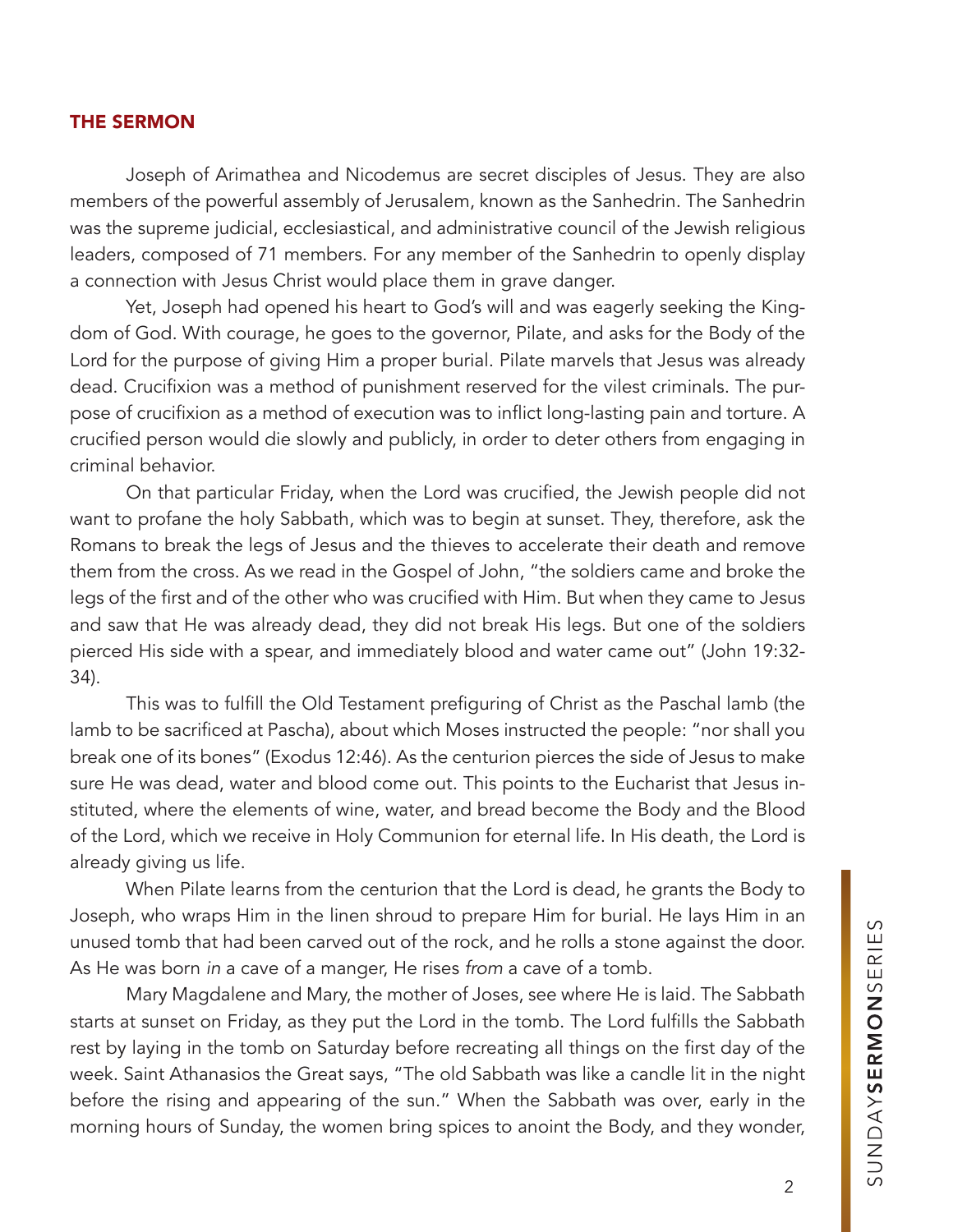"Who will roll away the stone for us from the door of the tomb?"

When they get there, they see that the large stone was already rolled back. This was not because the Lord needed a stone to be removed for Him to exit the tomb. His glorified and divinized Body can appear and vanish (Luke 24:31), enter a house where the doors were locked (John 20:19), and ascend to heaven (Luke 24:51). The stone, therefore, was rolled away not for Him, but for *us*, as the first witness to His Resurrection. It was to show to us all that the tomb is empty because He is truly risen!

As they enter the tomb, they see a shining angel sitting where He was laid, and the angel says to them, "Do not be amazed; you seek Jesus of Nazareth, who was crucified. He has risen, he is not here . . . go, tell his disciples and Peter that he is going before you to Galilee; there you will see Him, as He told you." The women leave the tomb, but they are astonished and say nothing to anyone, for they are afraid.

The Myrrh-Bearing Women are the first to learn of the most extraordinary event of all time, which changes the course of history and provides an answer to what has plagued humanity from the beginning. The Resurrection of our Lord Jesus Christ puts an end to death and dying, once and for all. It is not the apostles, nor the other disciples, but the Myrrh-Bearing Women who first learn of the most fundamental event in our faith. As the Kontakion hymn for the Sunday of the Holy-Myrrh Bearers reads, "In saying Rejoice to the myrrh-bearers, You allayed the lament of the first mother Eve, at Your Resurrection, O Christ our God. And You ordered Your Apostles to proclaim, "The Savior has risen from the sepulcher."

The Myrrh-Bearing Women are faithful and loyal to Christ until His death and beyond. They had ministered to Him out of their own possessions. Following His death, they come to the tomb to anoint His Body, with myrrh oils, because they love Him. They do not even fear the Jewish leaders or the Roman soldiers who would have been expected to be guarding the tomb. This is why the Lord chose them, and why they are blessed to be the first ones to experience the Resurrection of Christ.

Let us consider for a moment what this means for us today. In the Church, women are a fundamental building block of the faith. In the Gospel, the remarkable role of women is highlighted from the very beginning. It is women who have shouldered from the beginning of the Church most of the responsibility for initiating children into the faith. It is, for the most, part women who continue to undertake this task today. It is women who continue to offer themselves, who continue to serve as the hands and feet of Christ throughout our parishes today.

From this point of view, it is not surprising that it was women who were the first to be told of Christ's Resurrection because it was women who went to the tomb. It was women who were the first to be told of Christ's Resurrection because it was women who went to the tomb. It was women who had the courage to accompany Christ during His arrest and trial. It was women who were present when Christ was crucified. Women did all